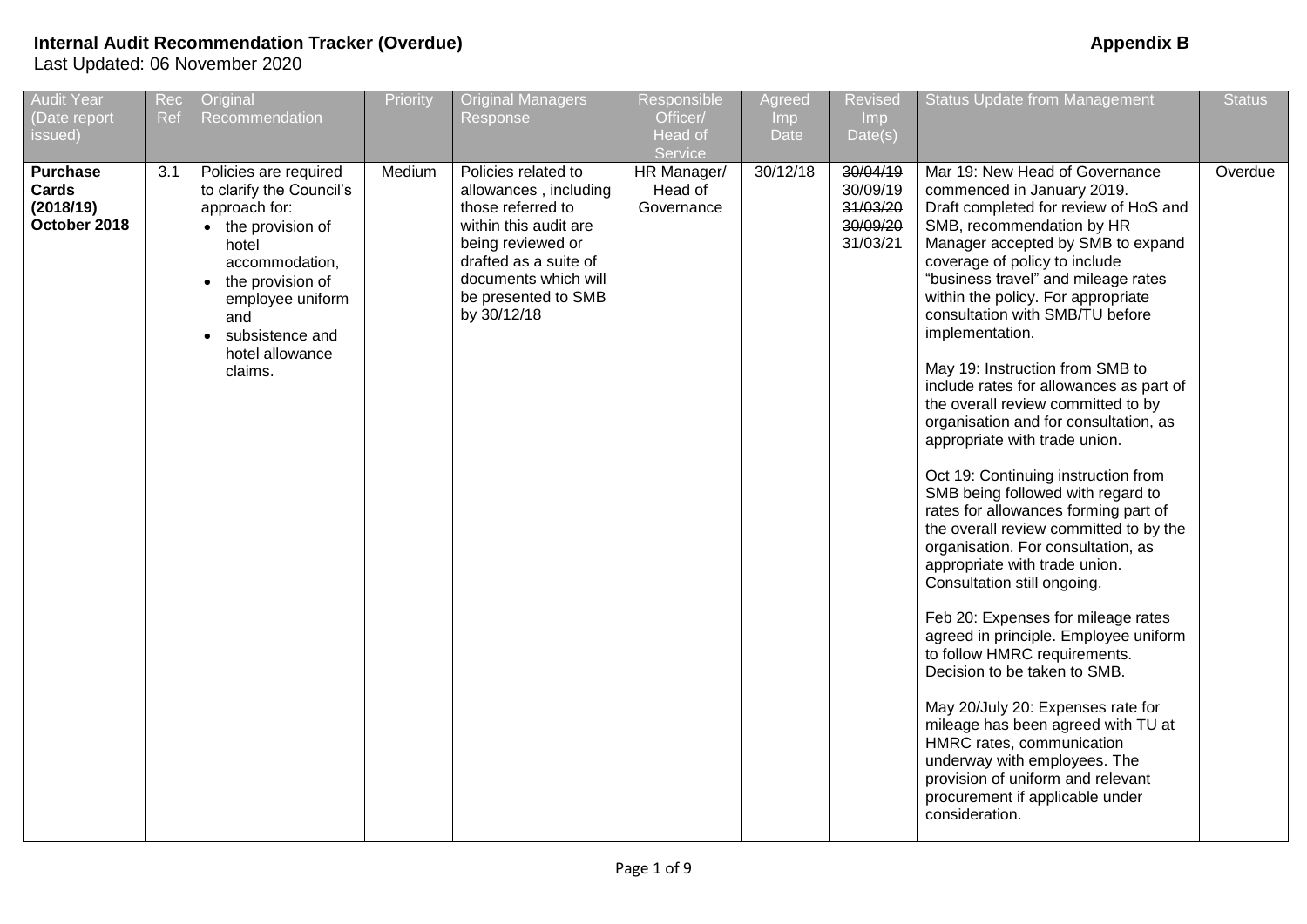| <b>Audit Year</b><br>(Date report<br>issued)                         | Rec<br>Ref              | Original<br>Recommendation                                                                | Priority | <b>Original Managers</b><br>Response                                                        | Responsible<br>Officer/<br>Head of<br>Service | Agreed<br>Imp<br>Date | Revised<br>Imp<br>Date(s)                                | <b>Status Update from Management</b>                                                                                                                                                                                                                                                                                                                                                                                                                 | <b>Status</b> |
|----------------------------------------------------------------------|-------------------------|-------------------------------------------------------------------------------------------|----------|---------------------------------------------------------------------------------------------|-----------------------------------------------|-----------------------|----------------------------------------------------------|------------------------------------------------------------------------------------------------------------------------------------------------------------------------------------------------------------------------------------------------------------------------------------------------------------------------------------------------------------------------------------------------------------------------------------------------------|---------------|
|                                                                      |                         |                                                                                           |          |                                                                                             |                                               |                       |                                                          | Oct 20: The current focus is on the<br>new HR/payroll system<br>implementation as it is due to go live<br>1st December, and therefore takes<br>precedence The new HR system is<br>intending to pick up expenses from<br>the new tax year (6 April 2021) and<br>will have a policy to support this<br>changeover. Expenses policy will<br>need to take account of the new<br>processes coming in phase 2 of the<br>system implementation due in 2021. |               |
|                                                                      |                         |                                                                                           |          |                                                                                             |                                               |                       |                                                          | Subsistence cannot be claimed<br>anymore (following the TU agreement<br>- referenced last time) only<br>reasonable expenses.                                                                                                                                                                                                                                                                                                                         |               |
| <b>Software</b><br>Licensing<br>(2018/19)<br><b>December</b><br>2018 | $\overline{\mathbf{1}}$ | A Software<br>Management policy<br>should be developed<br>and distributed<br>accordingly. | Medium   | A Software<br><b>Management Policy</b><br>will be developed and<br>distributed to all staff | Senior ICT<br>Manager                         | 28/02/19              | 31/03/19<br>31/05/19<br>31/12/19<br>01/03/20<br>31/03/20 | Mar 19: A Software Management<br>Policy is being developed and will be<br>distributed as part of the updated<br>Information Security Policy and<br>Acceptable Terms of Use by 31/03/19.                                                                                                                                                                                                                                                              | Overdue       |
|                                                                      |                         |                                                                                           |          |                                                                                             |                                               |                       | 30/09/20<br>30/11/20                                     | May 19: This is currently in draft<br>format to go to the ICT Operations<br>Board and Information Governance<br>Group.                                                                                                                                                                                                                                                                                                                               |               |
|                                                                      |                         |                                                                                           |          |                                                                                             |                                               |                       |                                                          | Oct 19: This will go to the Information<br>Governance Group quarterly meeting<br>in November. It will then have to be<br>deployed using MetaCompliance.                                                                                                                                                                                                                                                                                              |               |
|                                                                      |                         |                                                                                           |          |                                                                                             |                                               |                       |                                                          | Feb 20: Draft policy currently being<br>reviewed by IGG                                                                                                                                                                                                                                                                                                                                                                                              |               |
|                                                                      |                         |                                                                                           |          |                                                                                             |                                               |                       |                                                          | May 20/July 20: Some changes are<br>required following review of the policy<br>by IGG, and will be represented at the<br>next IGG.                                                                                                                                                                                                                                                                                                                   |               |
|                                                                      |                         |                                                                                           |          |                                                                                             |                                               |                       |                                                          | Oct 20: The policy will be presented at                                                                                                                                                                                                                                                                                                                                                                                                              |               |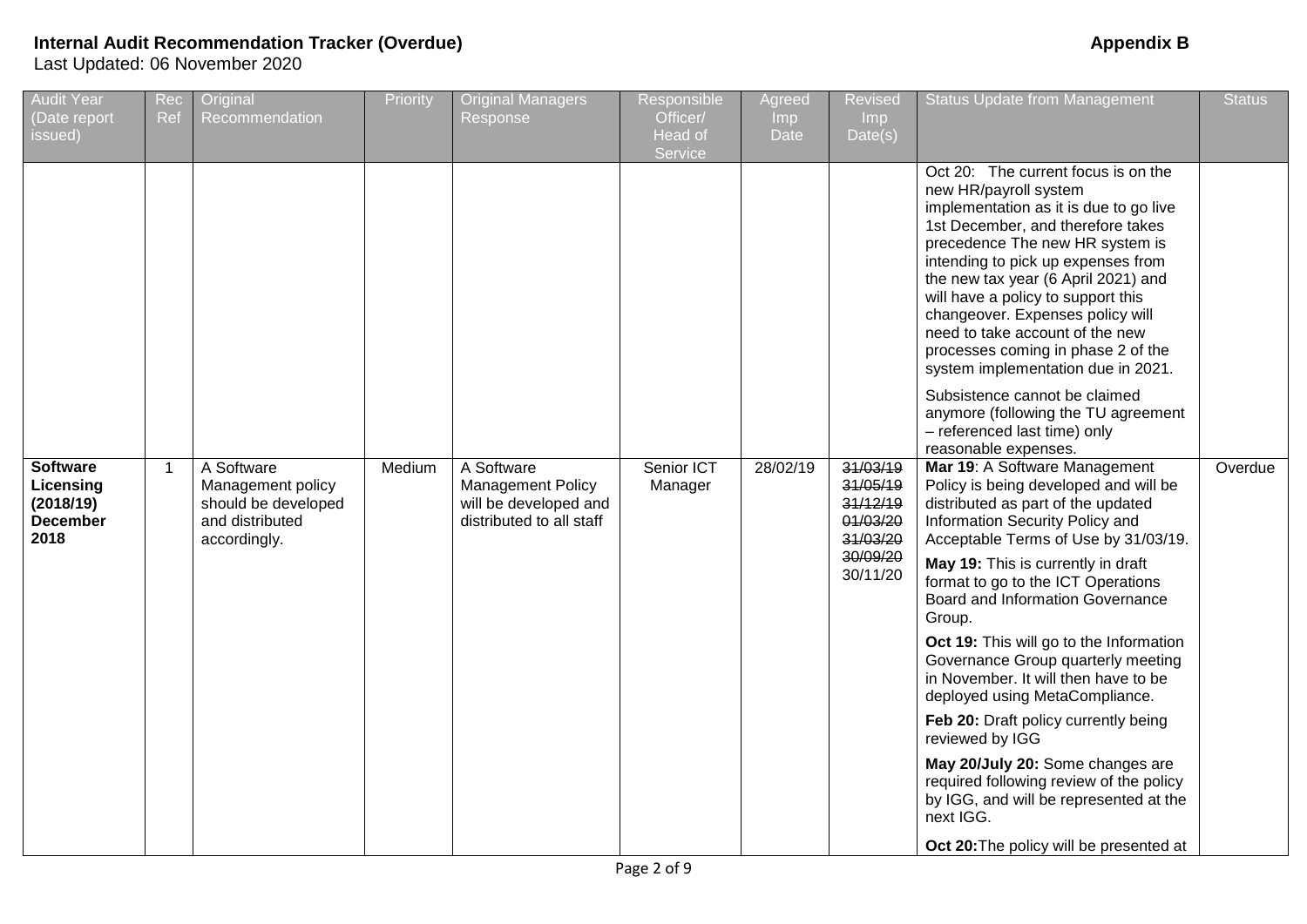# **Internal Audit Recommendation Tracker (Overdue) Appendix B**

Last Updated: 06 November 2020

| <b>Audit Year</b><br>(Date report                                            | Rec<br>Ref     | Original<br>Recommendation                                                                                                                                                                 | Priority | <b>Original Managers</b><br>Response                                                                               | Responsible<br>Officer/                                                | Agreed<br>Imp | <b>Revised</b><br>Imp                        | <b>Status Update from Management</b>                                                                                                                                                                                                                                                                                                                                                                                                                                                      | <b>Status</b> |
|------------------------------------------------------------------------------|----------------|--------------------------------------------------------------------------------------------------------------------------------------------------------------------------------------------|----------|--------------------------------------------------------------------------------------------------------------------|------------------------------------------------------------------------|---------------|----------------------------------------------|-------------------------------------------------------------------------------------------------------------------------------------------------------------------------------------------------------------------------------------------------------------------------------------------------------------------------------------------------------------------------------------------------------------------------------------------------------------------------------------------|---------------|
| issued)                                                                      |                |                                                                                                                                                                                            |          |                                                                                                                    | Head of<br>Service                                                     | <b>Date</b>   | Date(s)                                      |                                                                                                                                                                                                                                                                                                                                                                                                                                                                                           |               |
|                                                                              |                |                                                                                                                                                                                            |          |                                                                                                                    |                                                                        |               |                                              | the 9 <sup>th</sup> November IGG meeting                                                                                                                                                                                                                                                                                                                                                                                                                                                  |               |
| <b>IT Asset</b><br><b>Management</b><br>(2018/19)<br><b>December</b><br>2018 | $\mathbf{1}$   | The ICT Strategy<br>should be updated<br>and the four-year<br>replacement strategy<br>confirmed within it,<br>approved and<br>adopted                                                      | Medium   | The ICT Strategy will<br>be updated to include<br>IT equipment life-<br>cycle and the<br>replacements<br>strategy. | Senior ICT<br>Manager                                                  | 31/03/19      | 31/05/19<br>30/11/19<br>31/03/20<br>31/12/20 | May 19: This is being included in the<br>ICT Strategy which is in draft format.<br>Oct 19: This is still in draft.<br>Feb 20: Being progressed<br>May 20/July 20/Oct 20: The draft<br>strategy will need reviewing in light of<br>Covid-19 and changing the way the<br>Council works. Also the priorities will<br>need to be changed and brought in<br>line with the Covid-19 Recovery<br>Group actions and recommendations.                                                              | Overdue       |
| <b>Complaints</b><br>2018/19<br><b>May 2019</b>                              | -1             | Implement a<br>mechanism whereby<br>actions from the<br>lessons learnt<br>questionnaire are<br>followed up. This<br>could be achieved by<br>SMB receiving a<br>follow up action<br>report. | Medium   | A quarterly report is<br>sent to SMB in<br>regards to this.                                                        | Customer and<br>Media<br>Services<br>Manager/<br>Head of<br>Governance | 30/06/19      | 31/03/20<br>31/12/20                         | Oct 19: This has been happening<br>since in a basic format since June<br>2019. It will give Heads of Service key<br>trends but does require further<br>development and this is likely to<br>coincide with the action below.<br>Feb 20: A report is still scheduled to<br>go to SMB prior to 31 March 2020.<br>This will outline a request to move to a<br>two stage process and further work on<br>a sustainable mechanism to learn<br>from complaints.<br>May 20/July 20/ Oct 20: Report | Overdue       |
|                                                                              |                |                                                                                                                                                                                            |          |                                                                                                                    |                                                                        |               |                                              | delayed due to Corona pandemic. At<br>this stage it is not deemed urgent and<br>therefore realistically would set new<br>target of 31/12/20                                                                                                                                                                                                                                                                                                                                               |               |
| <b>Complaints</b><br>2018/19<br><b>May 2019</b>                              | $\overline{2}$ | Consider moving to a<br>two stage complaints<br>process by presenting<br>a paper to SMB<br>(Senior Management<br>Board) on this                                                            | Medium   | This has been<br>considered previously<br>and will be raised<br>again.                                             | Customer and<br>Media<br>Services<br>Manager/Head<br>of Governance     | 30/06/19      | 31/03/20<br>31/12/20                         | Oct 19: Although not progressed due<br>to changes in service area, it has now<br>been raised with Head of Governance<br>with a view to take a report to SMB<br>before 31/03/20<br>Feb 20: A report is still scheduled to                                                                                                                                                                                                                                                                  | Overdue       |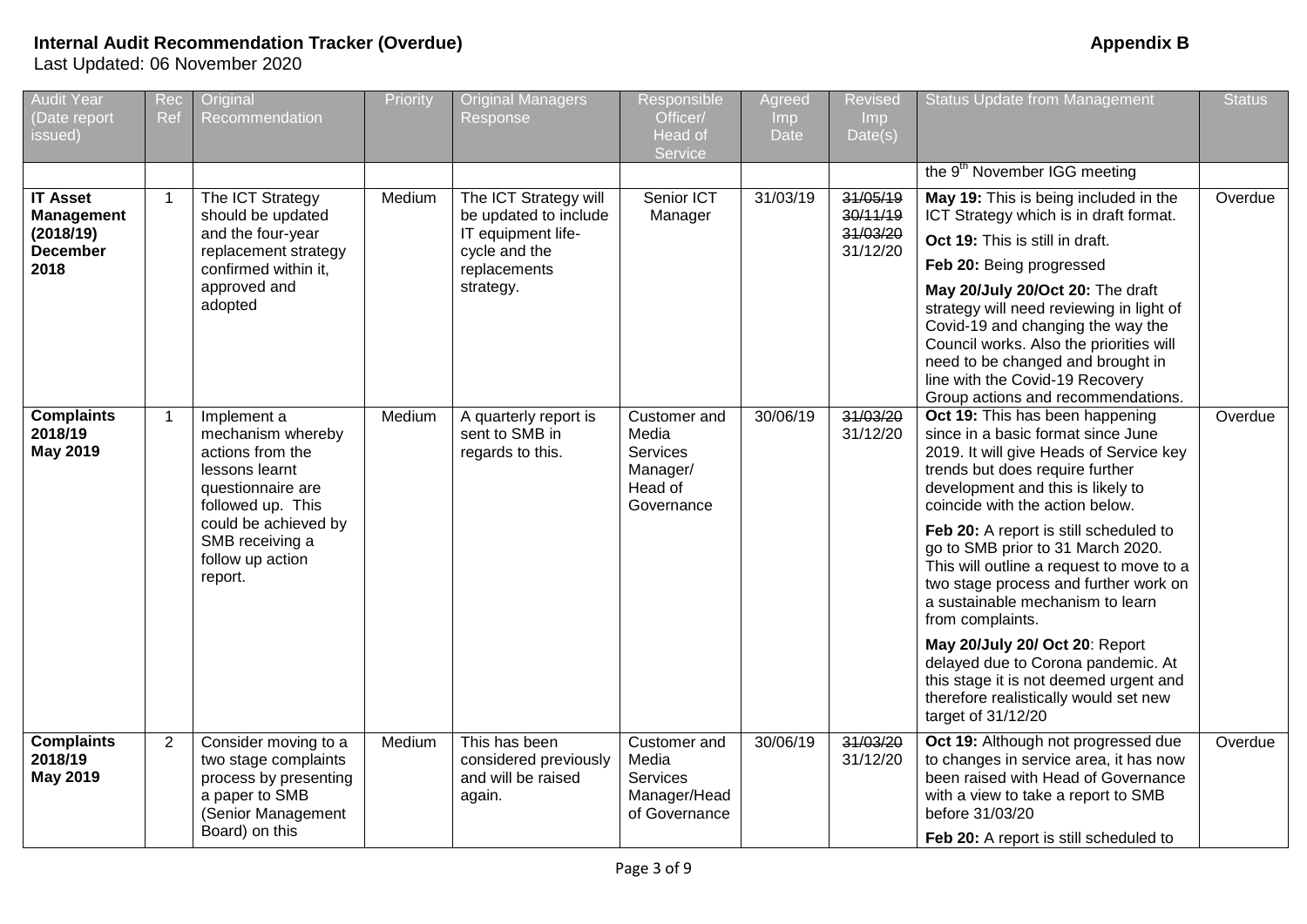| <b>Audit Year</b><br>(Date report<br>issued)                             | Rec<br>Ref | Original<br>Recommendation                                                                                            | Priority | <b>Original Managers</b><br>Response                                                                                                                                                                                                                                                                                                                                  | Responsible<br>Officer/<br>Head of<br>Service                                                 | Agreed<br>Imp<br>Date | <b>Revised</b><br><b>Imp</b><br>Date(s)      | <b>Status Update from Management</b>                                                                                                                                                                                                                                                                                                                                                                                                                                                                                                                                                                                                                                                                                                                                                                                                                                                                                                            | <b>Status</b> |
|--------------------------------------------------------------------------|------------|-----------------------------------------------------------------------------------------------------------------------|----------|-----------------------------------------------------------------------------------------------------------------------------------------------------------------------------------------------------------------------------------------------------------------------------------------------------------------------------------------------------------------------|-----------------------------------------------------------------------------------------------|-----------------------|----------------------------------------------|-------------------------------------------------------------------------------------------------------------------------------------------------------------------------------------------------------------------------------------------------------------------------------------------------------------------------------------------------------------------------------------------------------------------------------------------------------------------------------------------------------------------------------------------------------------------------------------------------------------------------------------------------------------------------------------------------------------------------------------------------------------------------------------------------------------------------------------------------------------------------------------------------------------------------------------------------|---------------|
|                                                                          |            |                                                                                                                       |          |                                                                                                                                                                                                                                                                                                                                                                       |                                                                                               |                       |                                              | go to SMB prior to 31 March 2020.<br>This will outline a request to move to a<br>two stage process and further work on<br>a sustainable mechanism to learn<br>from complaints.                                                                                                                                                                                                                                                                                                                                                                                                                                                                                                                                                                                                                                                                                                                                                                  |               |
|                                                                          |            |                                                                                                                       |          |                                                                                                                                                                                                                                                                                                                                                                       |                                                                                               |                       |                                              | May 20/July 20/Oct 20: Report<br>delayed due to Corona pandemic. At<br>this stage it is not deemed urgent and<br>therefore realistically would set new<br>target of 31/12/20                                                                                                                                                                                                                                                                                                                                                                                                                                                                                                                                                                                                                                                                                                                                                                    |               |
| Responsive<br><b>Housing</b><br><b>Repairs</b><br>2018/19<br>August 2019 | 2(b)       | Post inspections<br>completed on more<br>complex housing<br>repairs should be<br>formally documented<br>and retained. | Medium   | Agreed. Customer<br><b>Satisfaction Surveys</b><br>are currently sent out<br>to tenants on a<br>sample basis. The<br>sample size will be<br>increased to ensure<br>that the quality of<br>repairs works is<br>completed to a<br>satisfactory standard.<br>Post inspections<br>completed on<br>complex repairs<br>works will be formally<br>documented and<br>retained | <b>HTS</b><br>Operations<br>Director and<br>the Council's<br>Housing<br>Operations<br>Manager | 30/09/19              | 31/01/20<br>30/04/20<br>30/09/20<br>31/01/21 | Oct 19: HTS carries out a 100% post<br>inspection regime on all housing voids<br>it completes (see enclosed handover<br>forms to demonstrate this).<br>There are ongoing discussions with<br>HDC over who should be carrying out<br>more detailed Post Inspections on<br>completed Housing Repairs.<br>Traditionally this has been carried out<br>by Technical Services who transferred<br>from HTS and now work for HDC.<br>We will provide a further update once<br>this is resolved.<br>Feb 20: It has been agreed that HTS<br>will carry out post inspections on<br>repairs from 1 <sup>st</sup> April 2020. These will<br>be recorded formally.<br>May 20: A response was not<br>requested from Housing whilst<br>Officers have been dealing with the<br>current coronavirus situation<br>July 20: A response will not be<br>forwarded from HTS whilst they<br>establish recovery under the current<br>Coronavirus situation. This will be | Overdue       |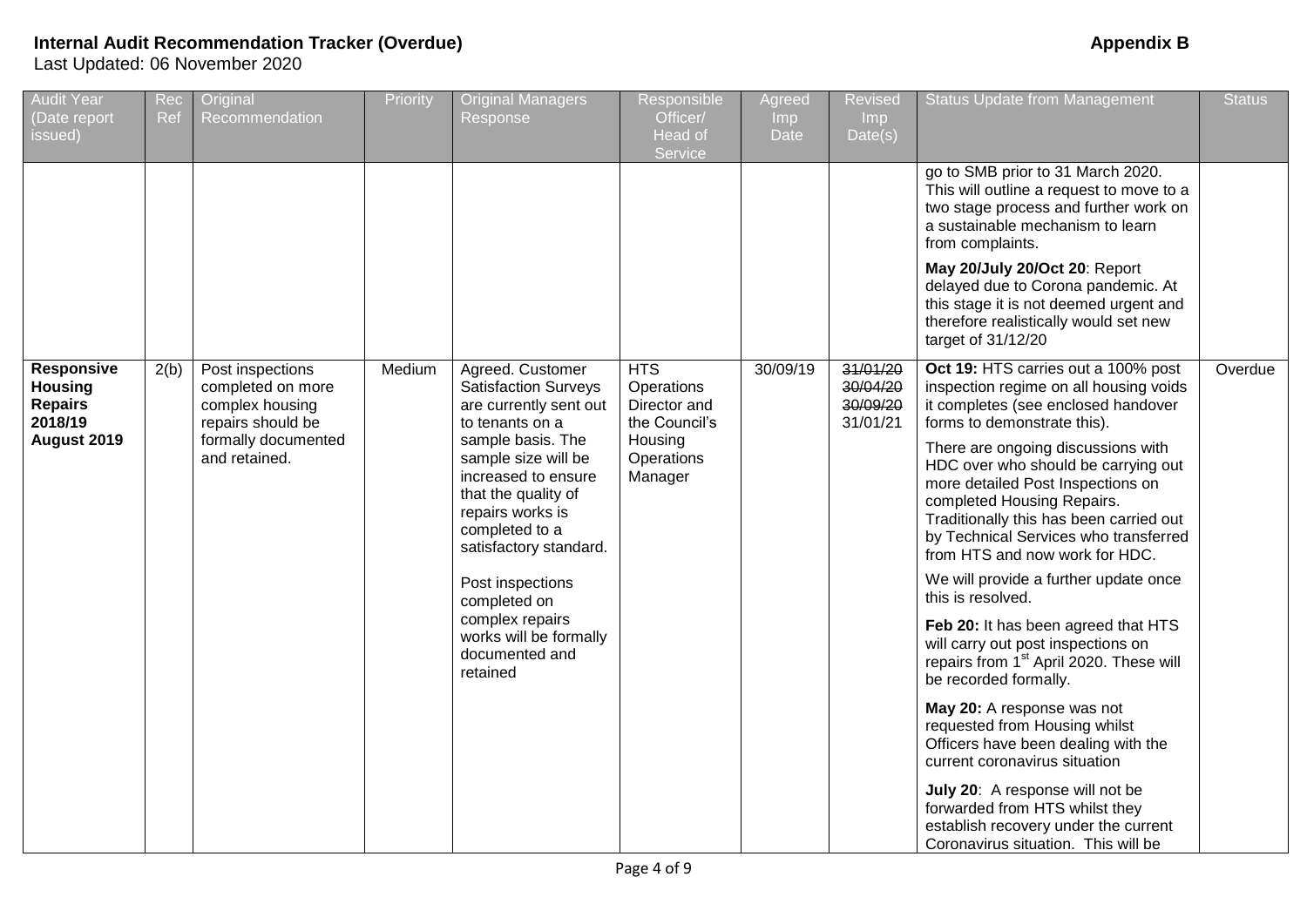| <b>Audit Year</b><br>(Date report<br>issued)                                    | Rec<br>Ref      | Original<br>Recommendation                                                                                                                                                                                                                                                                                                                                                                                        | Priority | <b>Original Managers</b><br>Response                                                                                                                                                                                                                                                                                                                            | Responsible<br>Officer/<br>Head of<br>Service                                                 | Agreed<br><b>Imp</b><br><b>Date</b> | <b>Revised</b><br>Imp<br>Date(s) | <b>Status Update from Management</b>                                                                                                                                                                                                                                                                                                                                                                                                                                                                                                                                                                                                                                                                                                     | <b>Status</b> |
|---------------------------------------------------------------------------------|-----------------|-------------------------------------------------------------------------------------------------------------------------------------------------------------------------------------------------------------------------------------------------------------------------------------------------------------------------------------------------------------------------------------------------------------------|----------|-----------------------------------------------------------------------------------------------------------------------------------------------------------------------------------------------------------------------------------------------------------------------------------------------------------------------------------------------------------------|-----------------------------------------------------------------------------------------------|-------------------------------------|----------------------------------|------------------------------------------------------------------------------------------------------------------------------------------------------------------------------------------------------------------------------------------------------------------------------------------------------------------------------------------------------------------------------------------------------------------------------------------------------------------------------------------------------------------------------------------------------------------------------------------------------------------------------------------------------------------------------------------------------------------------------------------|---------------|
|                                                                                 |                 |                                                                                                                                                                                                                                                                                                                                                                                                                   |          |                                                                                                                                                                                                                                                                                                                                                                 |                                                                                               |                                     |                                  | picked up as part of their recovery<br>plans<br>Oct 20: HTS (P&E) Ltd continue to<br>establish recovery and aligned to<br>recent Govt. restrictions (Tier 2 for<br>Essex). This activity is recognised as<br>a key quality control mechanism and<br>is included in their implementation<br>plan from learning the lessons from<br>Covid 19 initial lockdown. This will be<br>monitored through the shared<br>operations group.                                                                                                                                                                                                                                                                                                           |               |
| <b>Responsive</b><br><b>Housing</b><br><b>Repairs</b><br>2018/19<br>August 2019 | 3a<br>and<br>3b | a. All repairs job<br>priority time changes<br>should be recorded,<br>authorised and the<br>reasons why they<br>were changed<br>documented. This<br>information should be<br>shared with the<br>Council when KPI<br>data is submitted.<br>b. The reasons behind<br>the housing repairs<br>job priority times are<br>allocated should be<br>investigated to ensure<br>that the appropriate<br>timescales are given | Medium   | Agreed. The<br>constraints of the<br>Callsys system<br>makes it difficult<br>provide an audit trail<br>of job priority time<br>changes. The<br><b>Council's Housing</b><br><b>Asset and Business</b><br><b>Systems Manager</b><br>and the HTS<br><b>Commercial Director</b><br>will investigate if<br>there approach to<br>record job priority<br>time changes. | Council's<br>Housing<br>Operations<br>Manager and<br>the HTS<br>Commercial<br><b>Director</b> | 30/04/20                            | 30/09/20<br>31/01/21             | May 20: A response was not<br>requested from Housing whilst<br>Officers have been dealing with the<br>current coronavirus situation<br>July 20: HTS re-established the<br>repairs service on 22 <sup>nd</sup> June 20. A<br>response will not be forwarded from<br>Housing whilst establishing recovery<br>under the current Coronavirus<br>situation.<br>Oct 20: HTS (P&E) Ltd continue to<br>establish recovery and aligned to<br>recent Govt. restrictions (Tier 2 for<br>Essex). This activity is recognised as<br>a key quality control mechanism and<br>is included in their implementation<br>plan from learning the lessons from<br>Covid 19 initial lockdown. This will be<br>monitored through the shared<br>operations group. | Overdue       |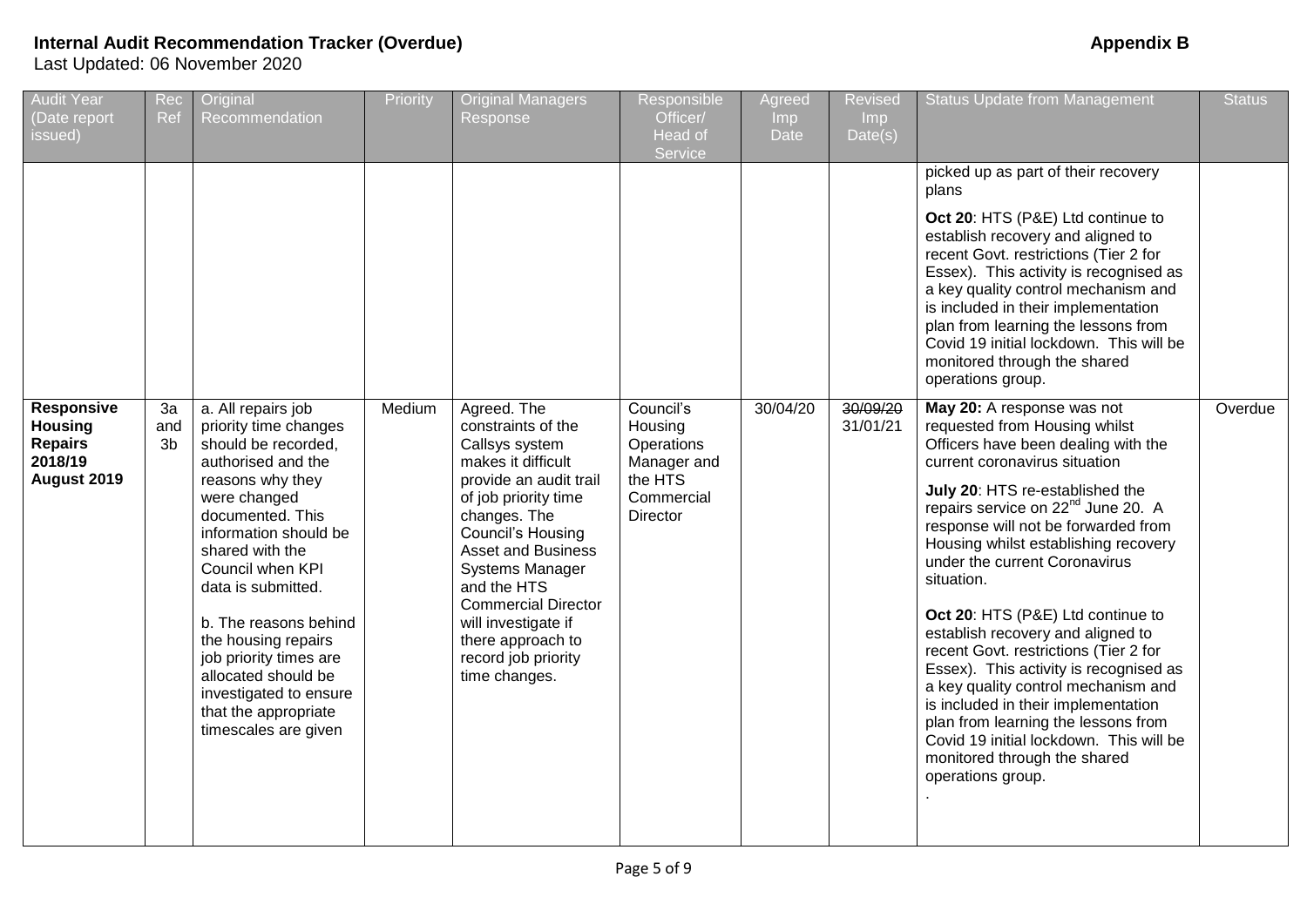| <b>Audit Year</b><br>(Date report<br>issued)                                     | Rec<br>Ref     | Original<br>Recommendation                                                                                                                                                                                                                                                                                                                                                                                                                                                                             | Priority | <b>Original Managers</b><br>Response                                                                                                                                                                                                                                                                                                                                                                                                                                                                              | Responsible<br>Officer/<br>Head of<br>Service           | Agreed<br>Imp<br><b>Date</b> | <b>Revised</b><br>Imp<br>Date(s) | <b>Status Update from Management</b>                                                                                                                                                                                                                                                                                                                                                                                                                                                                                                                                                                               | <b>Status</b> |
|----------------------------------------------------------------------------------|----------------|--------------------------------------------------------------------------------------------------------------------------------------------------------------------------------------------------------------------------------------------------------------------------------------------------------------------------------------------------------------------------------------------------------------------------------------------------------------------------------------------------------|----------|-------------------------------------------------------------------------------------------------------------------------------------------------------------------------------------------------------------------------------------------------------------------------------------------------------------------------------------------------------------------------------------------------------------------------------------------------------------------------------------------------------------------|---------------------------------------------------------|------------------------------|----------------------------------|--------------------------------------------------------------------------------------------------------------------------------------------------------------------------------------------------------------------------------------------------------------------------------------------------------------------------------------------------------------------------------------------------------------------------------------------------------------------------------------------------------------------------------------------------------------------------------------------------------------------|---------------|
|                                                                                  | 3c             | Repairs operatives<br>working hours should<br>be extended to<br>increase efficiency<br>and flexibility of the<br>housing repairs<br>service.                                                                                                                                                                                                                                                                                                                                                           | Medium   |                                                                                                                                                                                                                                                                                                                                                                                                                                                                                                                   |                                                         |                              | 30/09/20<br>31/03/21             | May 20: As above<br>July 20: As above.<br>Oct 20: HTS has introduced this for<br>heating repair staff and currently in<br>negotiations with the other operatives.                                                                                                                                                                                                                                                                                                                                                                                                                                                  | Overdue       |
| Change and<br>Patch<br><b>Management</b><br>2019/20<br>January 2020              | $\overline{2}$ | The processes for<br>upgrading or applying<br>changes to the new<br>core switch devices<br>should be<br>documented into a<br>formal procedure.                                                                                                                                                                                                                                                                                                                                                         | Medium   | Formal<br>documentation will be<br>written                                                                                                                                                                                                                                                                                                                                                                                                                                                                        | Senior IT<br>Manager/<br>Head of<br>Finance             | 01/03/20                     | 30/06/20<br>30/09/20<br>31/12/20 | May 20/July 20: Stalled due to<br>competing priorities as a result of<br>Covid-19.<br>Oct 20:In progress                                                                                                                                                                                                                                                                                                                                                                                                                                                                                                           | Overdue       |
| <b>Former</b><br><b>Tenant</b><br><b>Arrears</b><br>2019/20<br><b>April 2020</b> | $\overline{1}$ | Former tenant debt<br>needs to be<br>proactively managed<br>in accordance with the<br>former tenant arrears<br>policy with resources<br>targeted in the<br>following priority<br>order:<br>• new former tenant<br>arrears (from the<br>voids notifications)<br>• recent former tenant<br>debt (less than a year<br>old)<br>• historical debt<br>between 1 and 5<br>years old.<br>In March 2020<br>resources should be<br>targeted at the<br>£93,646.82 of<br>2014/2015 debt that is<br>a risk of being | High     | An Orchard Business<br>Objects report to be<br>produced to<br>breakdown the former<br>tenant debt in to age<br>category in line with<br>recommended priority<br>order.<br>Rent Officers to<br>prioritise former<br>tenant recovery in<br>line with the priority<br>order recommended.<br>These cases will be<br>actioned once the<br>current arrears<br>recommendations are<br>actioned. The total<br>financial amount<br>written off will be in<br>line with our allocated<br>bad debt provision for<br>2020/21. | Senior<br>Housing<br>Operations<br>Manager -<br>people. | 01/06/20                     | 31/12/20                         | May 20: An update was not requested<br>from Housing whilst Officers have<br>been dealing with the current<br>coronavirus situation<br>July 20: Rent Officers during lock-<br>down are actively working on the<br>former tenant arears. Under new<br>Government guidance. Covid-19<br>recovery is being established and<br>progress will be reviewed as part of<br>the wider Business Plan priorities and<br>action plans at Quarter 2 together with<br>wider bad debt provisions reporting.<br>Oct 20: This recommendation will be<br>formally followed up by Internal Audit<br>and an update given in due course. | Overdue       |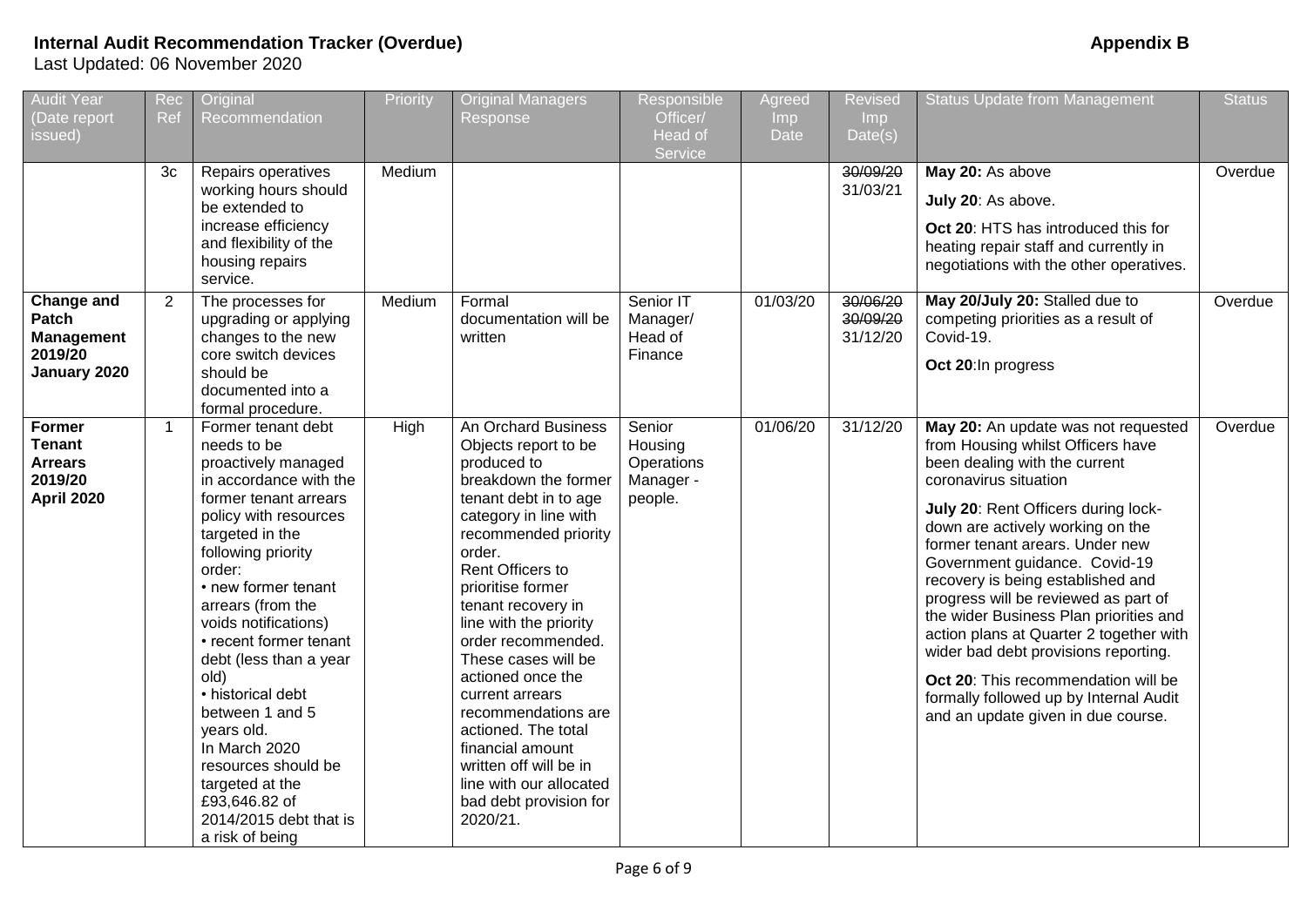| <b>Audit Year</b><br>(Date report<br>issued)                                     | Rec<br>Ref     | Original<br>Recommendation                                                                                                                                                                                                                                                                                                                                                                                                                                                                                                                                                                                                                                                                                                                                                                                                                                                               | Priority | <b>Original Managers</b><br>Response                                                                                                                                                                                                                                                 | Responsible<br>Officer/<br>Head of<br>Service           | Agreed<br>Imp <sub>1</sub><br><b>Date</b> | <b>Revised</b><br>Imp<br>Date(s) | <b>Status Update from Management</b>                                                                                                                                                                                                                                                                                                                                                                                                                                                                                                                                                                               | <b>Status</b> |
|----------------------------------------------------------------------------------|----------------|------------------------------------------------------------------------------------------------------------------------------------------------------------------------------------------------------------------------------------------------------------------------------------------------------------------------------------------------------------------------------------------------------------------------------------------------------------------------------------------------------------------------------------------------------------------------------------------------------------------------------------------------------------------------------------------------------------------------------------------------------------------------------------------------------------------------------------------------------------------------------------------|----------|--------------------------------------------------------------------------------------------------------------------------------------------------------------------------------------------------------------------------------------------------------------------------------------|---------------------------------------------------------|-------------------------------------------|----------------------------------|--------------------------------------------------------------------------------------------------------------------------------------------------------------------------------------------------------------------------------------------------------------------------------------------------------------------------------------------------------------------------------------------------------------------------------------------------------------------------------------------------------------------------------------------------------------------------------------------------------------------|---------------|
| <b>Former</b><br><b>Tenant</b><br><b>Arrears</b><br>2019/20<br><b>April 2020</b> | $\overline{2}$ | uncollectable during<br>2020/21 through the<br>time Limitation Act<br>1980. All these former<br>tenants be contacted<br>and if there are no<br>responses, they are<br>passed to the tracing<br>agency to maximise<br>the opportunity for<br>debt recovery before it<br>becomes<br>irrecoverable. On<br>reputational and<br>compassionate<br>grounds any debt due<br>to the death of a<br>tenant in 2014/15 be<br>excluded from this<br>recovery project.<br>The Voids notification<br>list be actioned<br>weekly in all cases<br>and either Rent<br>Officers are asked to<br>ensure they action<br>their properties each<br>week or an officer is<br>designated with all<br>Voids notifications.<br>On a monthly basis<br>the Senior Housing<br><b>Operation Manager</b><br>People receives a<br>sample check on<br>compliance to ensure<br>void notifications have<br>been actioned and | High     | Circulation list for<br>weekly void list to be<br>amended to include<br>Team Leaders to<br>ensure circulation to<br>all Rent Officers on a<br>weekly basis.<br>The monthly audit will<br>be carried out by the<br>rents Team Leader,<br>who will sample 10%<br>of the void accounts. | Senior<br>Housing<br>Operations<br>Manager -<br>people. | 27/04/20                                  | 31/12/20                         | May 20: An update was not requested<br>from Housing whilst Officers have<br>been dealing with the current<br>coronavirus situation.<br>July 20: Rent Officers during lock-<br>down continue to working on the<br>former tenant arears, under the new<br>Government guidance. Covid-19<br>recovery is being established and this<br>will be reviewed as part of the wider<br>Business Plan priorities and action<br>plans at Quarter 2 together with wider<br>bad debt provisions reporting.<br>Oct 20: This recommendation will be<br>formally followed up by Internal Audit<br>and an update given in due course. | Overdue       |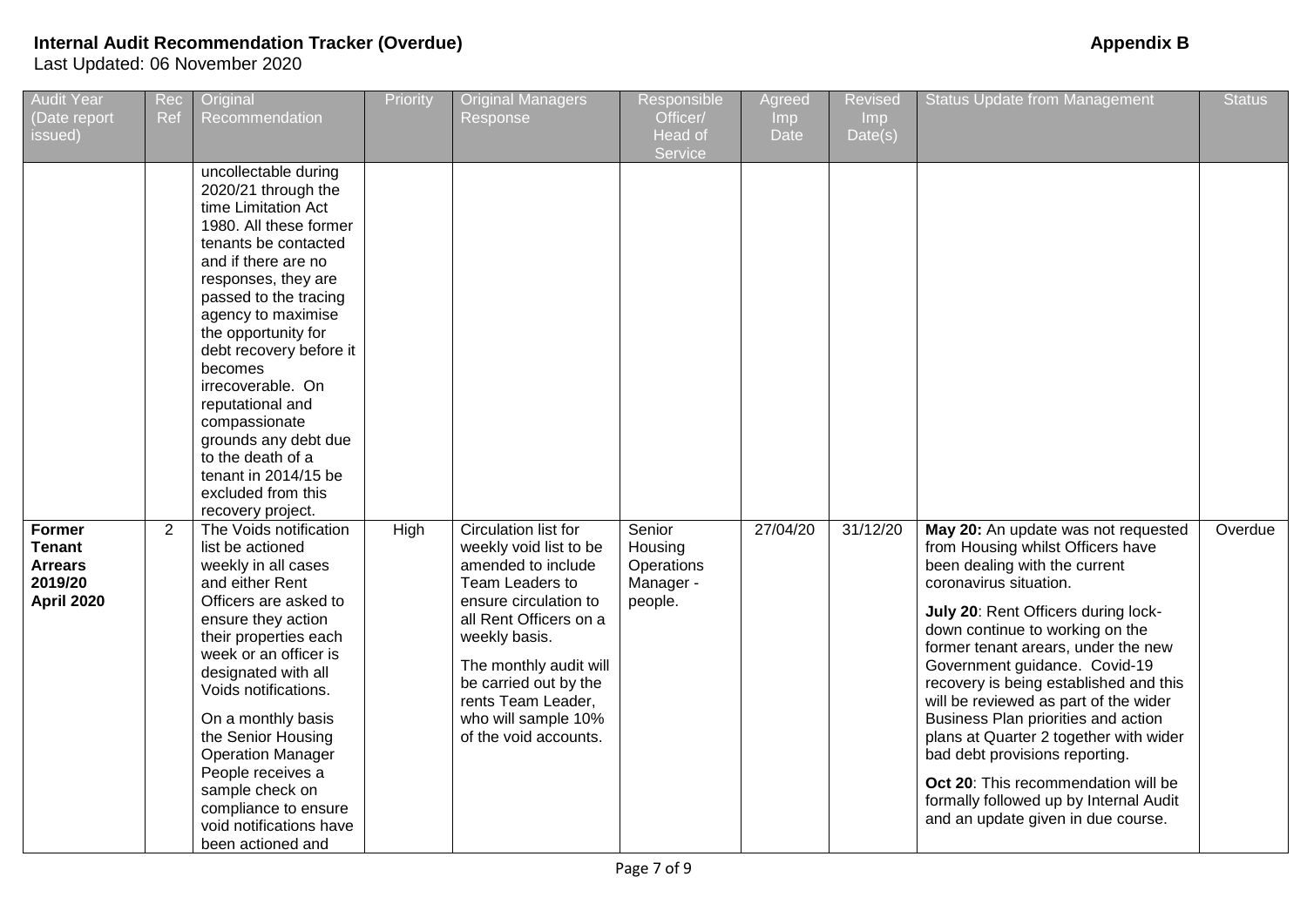| <b>Audit Year</b><br>(Date report<br>issued)                                     | Rec<br>Ref | Original<br>Recommendation                                                                                                                                                                                                                                                                                                                                                                                                          | Priority | <b>Original Managers</b><br>Response                                                                                                                                                                                                                                                                                                                                                                                                 | Responsible<br>Officer/<br>Head of<br>Service          | Agreed<br>Imp<br>Date | <b>Revised</b><br>Imp<br>Date(s) | <b>Status Update from Management</b>                                                                                                                                                                                                                                                                                                                                                                                  | <b>Status</b> |
|----------------------------------------------------------------------------------|------------|-------------------------------------------------------------------------------------------------------------------------------------------------------------------------------------------------------------------------------------------------------------------------------------------------------------------------------------------------------------------------------------------------------------------------------------|----------|--------------------------------------------------------------------------------------------------------------------------------------------------------------------------------------------------------------------------------------------------------------------------------------------------------------------------------------------------------------------------------------------------------------------------------------|--------------------------------------------------------|-----------------------|----------------------------------|-----------------------------------------------------------------------------------------------------------------------------------------------------------------------------------------------------------------------------------------------------------------------------------------------------------------------------------------------------------------------------------------------------------------------|---------------|
|                                                                                  |            | followed up.                                                                                                                                                                                                                                                                                                                                                                                                                        |          |                                                                                                                                                                                                                                                                                                                                                                                                                                      |                                                        |                       |                                  |                                                                                                                                                                                                                                                                                                                                                                                                                       |               |
| Former<br><b>Tenant</b><br><b>Arrears</b><br>2019/20<br><b>April 2020</b>        | 3          | If considered<br>appropriate the £100<br>write-off limit for the<br>Senior Housing<br>Officer be formally<br>approved by<br>incorporation into the<br>next update of<br>Financial Regulations.<br>The Former Tenants<br>Arrears procedure<br>note is updated to<br>accurately reflect debt<br>write off delegated<br>authority<br>arrangements and<br>limits, if the £100 write<br>off delegation is not<br>approved.               | Medium   | Currently<br>Investigating whether<br><b>Financial Regulations</b><br>can be updated in<br>regards to authorised<br>delegation.<br>If authorised<br>delegation can be<br>updated, then the<br>write off limit for the<br>Senior Housing<br><b>Operations Manager</b><br>will be incorporated.<br>If not, the Former<br><b>Tenant Arrears</b><br>Procedure in terms of<br>authorised<br>delegations for write<br>off will be amended. | Senior<br>Housing<br>Operations<br>Manager-<br>people. | 31/08/20              | 31/12/20                         | July 20: Rent Officers are actively<br>working on the former tenant arears.<br>Covid-19 recovery is being<br>established and this will be reviewed<br>as part of the wider Business Plan<br>priorities and action plans at Quarter<br>2, together with wider bad debt<br>provisions reporting.<br>Oct 20: This recommendation will be<br>formally followed up by Internal Audit<br>and an update given in due course. | Overdue       |
| <b>Former</b><br><b>Tenant</b><br><b>Arrears</b><br>2019/20<br><b>April 2020</b> | 5          | As this review<br>identified that all debt<br>over six years old, is<br>in effect irrecoverable<br>it may be appropriate<br>to monitor the former<br>tenants' arrears levels<br>against additional<br>targets is 2020/21,<br>specifically:<br>• A collectable net<br>target (debt less than<br>six years old)<br>• Current year former<br>tenant debt (being<br>former tenant debt<br>from 1st April 2020 -<br>the target being the | Medium   | Quarterly<br>performance<br>dashboard to be re-<br>configured to<br>separate recoverable<br>and non-recoverable<br>former tenant arrears,<br>with aligning SMART<br>targets.                                                                                                                                                                                                                                                         | Senior<br>Housing<br>Operations<br>Manager-<br>People. | 01/07/20              | 31/12/20                         | Oct 20: This recommendation will be<br>formally followed up by Internal Audit<br>and an update given in due course.                                                                                                                                                                                                                                                                                                   | Overdue       |